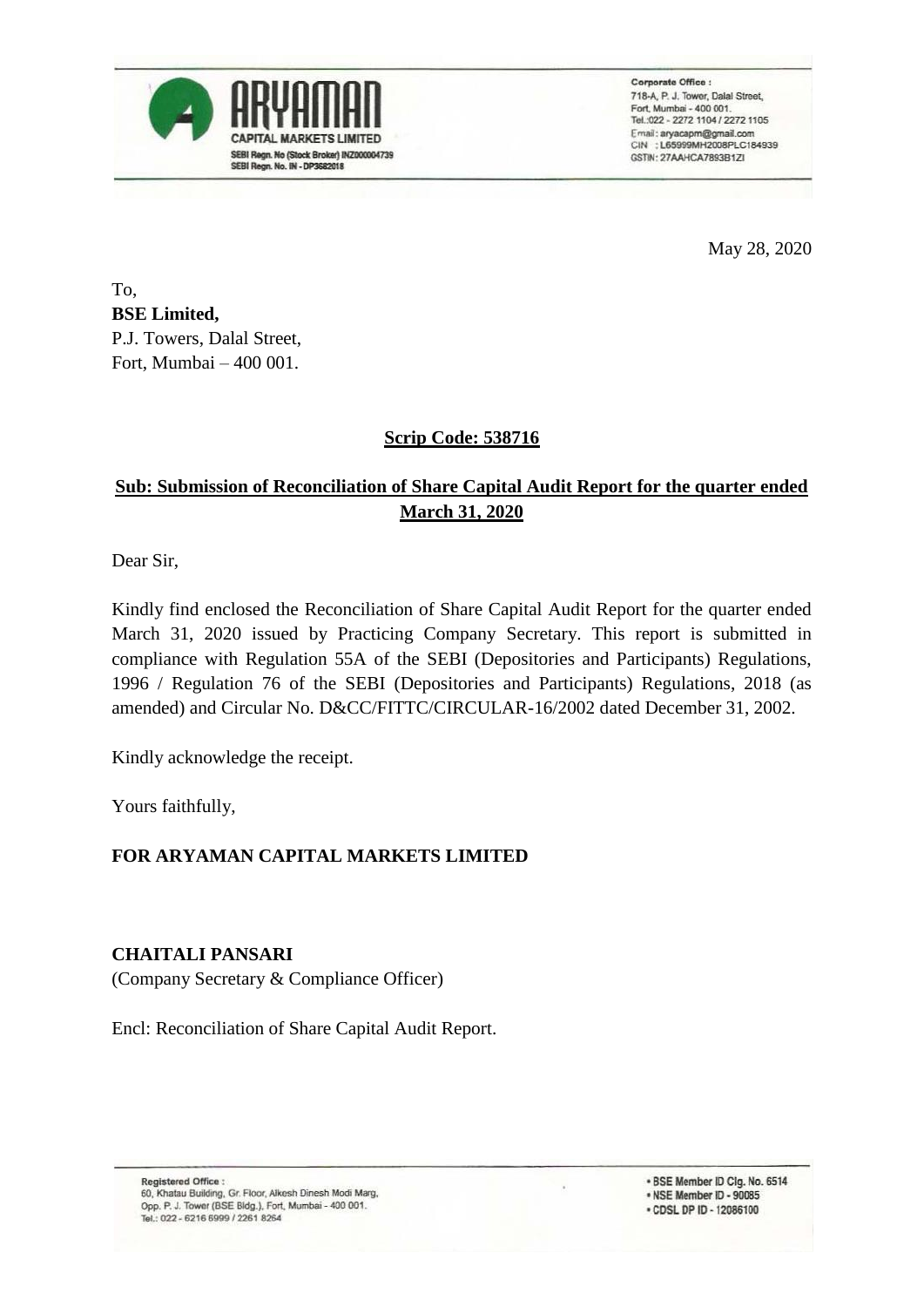# **JNG & co. Company Secretaries**



To,

The Board of Directors, M/s. Aryaman Capital Markets Limited Mumbai

#### Sub: Reconciliation of Share Capital Audit Certificate in terms of Regulation 76 of SEBI (Depositories & Participants) Regulations, 2018.

Dear Sir,

I have examined the Register of Members, Beneficiary details furnished by the depositories and other records / documents maintained by M/s. Aryaman Capital Markets Limited (hereinafter referred to as "the Company") and M/s. Bigshare Services Pvt. Ltd., the Registrar and Transfer Agent of the Company, for issuance of this certificate in accordance with circulars *CIR/MRD/DP/30/2010* and *D&CC/FITTC/CIR-16/2002* dated September 06, 2010 and December 31, 2002 respectively issued by the Securities and Exchange Board of India read with Regulation 76 of SEBI (Depositories & Participants) Regulations, 2018.

In my opinion and to the best of my information and according to the explanations given to me and based on such verification as considered necessary, I hereby certify below the Reconciliation of Share Capital Report for quarter ended  $31<sup>st</sup>$  March, 2020.

| 1                 | For Quarter Ended                                                          | 31.03.2020                                                                                                   |                                     |  |  |  |  |
|-------------------|----------------------------------------------------------------------------|--------------------------------------------------------------------------------------------------------------|-------------------------------------|--|--|--|--|
| $\overline{2}$    | <b>ISIN</b>                                                                | INE229R01011                                                                                                 |                                     |  |  |  |  |
| $\overline{3}$    | Face Value                                                                 | Equity Share of Rs.10/- each                                                                                 |                                     |  |  |  |  |
| 4                 | Name of the Company                                                        | <b>Aryaman Capital Markets Limited</b>                                                                       |                                     |  |  |  |  |
| $\overline{5}$    | Registered Office Address                                                  | 60, Ground Floor, Khatau Building, Alkesh Dinesh<br>Modi Marg, Opp. BSE Building, Fort, Mumbai - 400<br>001. |                                     |  |  |  |  |
| 6                 | Correspondence Address                                                     | 60, Ground Floor, Khatau Building, Alkesh Dinesh<br>Modi Marg, Opp. BSE Building, Fort, Mumbai - 400<br>001  |                                     |  |  |  |  |
| $\overline{\tau}$ | Telephone & Fax Nos.                                                       | Tel No.: 022-6216 6999 / 2261 8264<br>Fax No.: $022 - 22630434$                                              |                                     |  |  |  |  |
| 8                 | <b>Email Address</b>                                                       | aryacapm@gmail.com                                                                                           |                                     |  |  |  |  |
| 9                 | Names of the Stock Exchanges where<br>the Company's securities are listed  | BSE Ltd. (BSE)                                                                                               |                                     |  |  |  |  |
|                   |                                                                            | <b>Number of Shares</b>                                                                                      | % of Total<br><b>Issued Capital</b> |  |  |  |  |
| 10                | <b>Issued Capital</b>                                                      | 1,19,77,126                                                                                                  | 100.00                              |  |  |  |  |
| 11                | <b>Listed Capital</b><br>(Exchange-wise) (BSE)<br>(As Per Company Records) | 1,19,77,126                                                                                                  | 100.00                              |  |  |  |  |
| 12                | Held in dematerialised form in CDSL                                        | 1,00,42,126                                                                                                  | 83.84                               |  |  |  |  |
| 13                | Held in dematerialised form in NSDL                                        | 19,35,000                                                                                                    | 16.16                               |  |  |  |  |
| 14                | Physical                                                                   | <b>NIL</b>                                                                                                   | 0.00                                |  |  |  |  |
| 15                | Total No. of shares $(12+13+14)$                                           | 1,19,77,126                                                                                                  | 100.00                              |  |  |  |  |
| 16                | Reasons for difference if any, between<br>$(10\&11), (10\&15), (11\&15).$  | $\text{NIL}$                                                                                                 | ેર્ડ<br>いっ<br>$CP = 810%$<br>g.     |  |  |  |  |

L65999MH2008PLC184939

**Office** Shop No.2, Ram Niwas, Ranchod Das Road, Dahisar (West), Mumbai - 400 068.

e 022 28918179 <sup>I</sup>+91 8080544769 0 +91 9702002189 EmaillD: jigar.gandhi@jngandco.in ®: Jngandco

Page